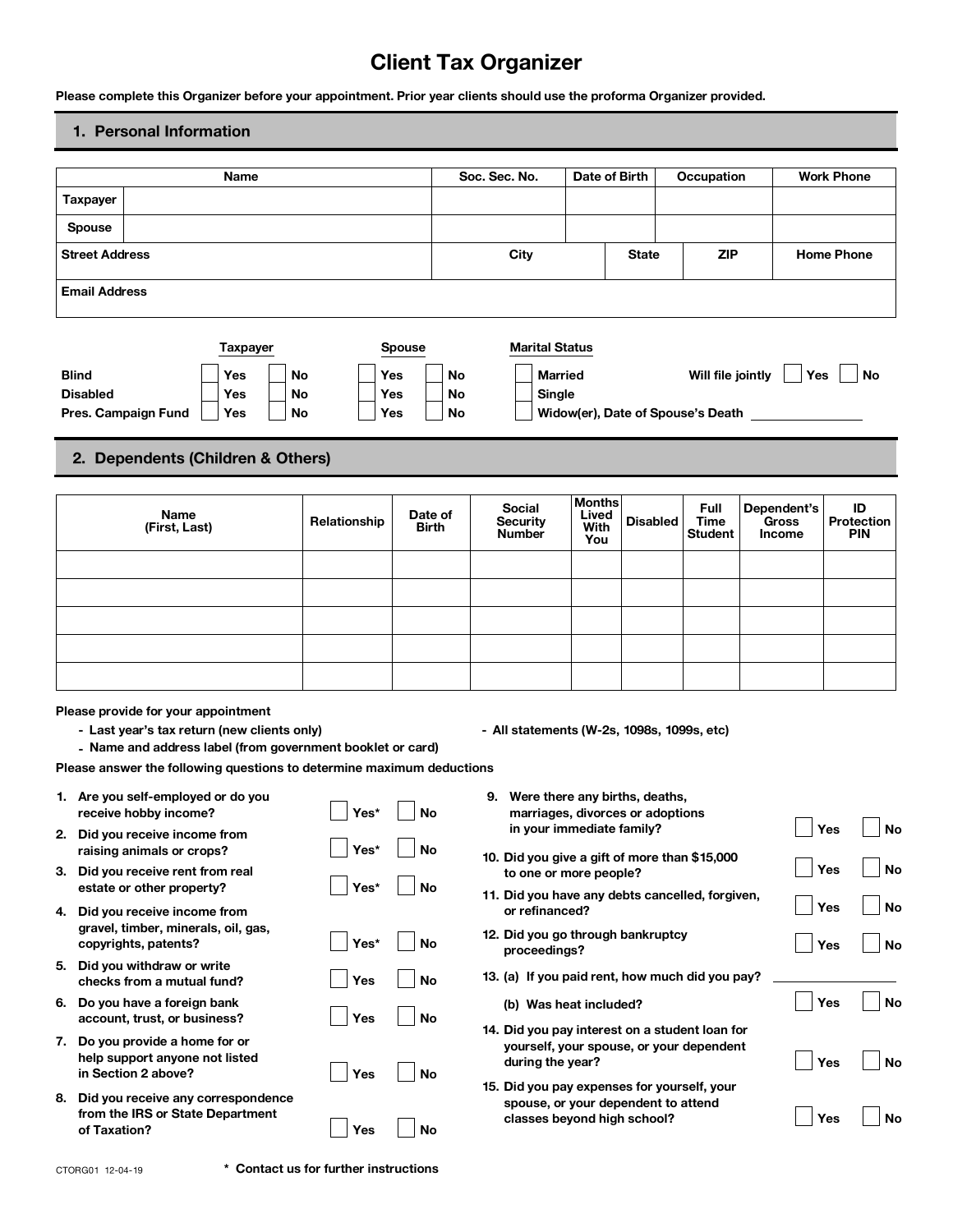**16. Did you have healthcare coverage (health insurance) for you, your spouse and dependents during this tax season? If yes, include Forms 1095-A, 1095-B, and 1095-C.**

| ٦<br>י ∩⊂ | п |
|-----------|---|
|           |   |

- **17. Did you apply for an exemption through the Marketplace /Exchange? If so, provide the exemption certificate number.**
- **18. Did you have any children under the age of 19 or 19 to 23 year old students with usion is to z3 year of a students with the computation of the UP of STAR STAR WEIGHT WAS**

| v<br>Ξ<br>۰ |  |
|-------------|--|
|             |  |

## **22. 3. Wage, Salary Income**

| Attach W-2s:<br>Employer | Taxpayer | <b>Spouse</b> |                                      | Taxpayer             | <b>Spouse</b> |
|--------------------------|----------|---------------|--------------------------------------|----------------------|---------------|
|                          |          |               | 7. Property Sold                     |                      |               |
|                          |          |               | Attach 1099-S and closing statements |                      |               |
|                          |          |               | Property                             | <b>Date Acquired</b> | Cost & Imp.   |
|                          |          |               | Personal Residence*                  |                      |               |
|                          |          |               | <b>Vacation Home</b>                 |                      |               |
|                          |          |               | Land                                 |                      |               |

## **4. Interest Income**

## **Attach 1099-INT, Form 1097-BTC & broker statements**

| Payer             | Amount |                                   |                                         |             |                    |  |  |  |
|-------------------|--------|-----------------------------------|-----------------------------------------|-------------|--------------------|--|--|--|
|                   |        |                                   | 8. I.R.A. (Individual Retirement Acct.) |             |                    |  |  |  |
|                   |        | Contributions for tax year income |                                         |             | $\overline{r}$ for |  |  |  |
|                   |        |                                   | Amount                                  | <b>Date</b> | Roth               |  |  |  |
| <b>Tax Exempt</b> |        | <b>Taxpayer</b>                   |                                         |             |                    |  |  |  |
|                   |        | Spouse                            |                                         |             |                    |  |  |  |
|                   |        |                                   |                                         |             |                    |  |  |  |

## **5. Dividend Income**

**From Mutual Funds & Stocks - Attach 1099-DIV**

| Payer | Ordinary | Capital<br>Gains | Non-<br>Taxable |
|-------|----------|------------------|-----------------|
|       |          |                  |                 |
|       |          |                  |                 |
|       |          |                  |                 |
|       |          |                  |                 |
|       |          |                  |                 |
|       |          |                  |                 |
|       |          |                  |                 |
|       |          |                  |                 |

## **6. Partnership, Trust, Estate Income**

**List payers of partnership, limited partnership, S-corporation, trust, or estate income - Attach K-1**

- **19. Did you purchase a new alternative technology vehicle or electric vehicle?**  $\Box$  Yes  $\Box$  No
- **20. Did you install any energy property to your residence such as solar water heaters, generators or fuel cells or energy efficient improvements such as exterior doors or windows, insulation, heat pumps, furnaces, central air conditioners or water heaters ?**
- **financial assets?** 21. Did you own \$50,000 or more in foreign Yes No
- **Have you or your spouse been a victim of identity theft and given an identity theft protection PIN by the IRS? If yes, enter the six digit identity protection PIN number.**

|         |  | <b>Spous</b> |
|---------|--|--------------|
| axpayer |  |              |

**Yes** No

## **7. Property Sold**

### **Attach 1099-S and closing statements**

| <b>Property</b>      | <b>Date Acquired</b> | Cost & Imp. |
|----------------------|----------------------|-------------|
| Personal Residence*  |                      |             |
| <b>Vacation Home</b> |                      |             |
| Land                 |                      |             |
| Other                |                      |             |

**\* Provide information on improvements, prior sales of home, and cost of a new residence. Also see Section 17 (Job-Related Moving).**

## **8. I.R.A. (Individual Retirement Acct.)**

**Contributions for tax year income** UP of the UP for **Spouse Amounts withdrawn. Attach 1099-R & 5498 Plan Reason for**

| Reinvested? |  |  |
|-------------|--|--|
| No          |  |  |
| <b>No</b>   |  |  |
| No          |  |  |
| No          |  |  |
|             |  |  |

### **9. Pension, Annuity Income**

**Attach 1099-R Payer\* Reason for Withdrawal Reinvested? Yes Yes Yes Yes No No No No**

**\* Provide statements from employer or insurance company with information on cost of or contributions to plan.**

**Did you receive:** Ta **Social Security Benefits Railroad Retirement**

| Taxpayer |           | <b>Spouse</b> |           |
|----------|-----------|---------------|-----------|
| Yes      | <b>No</b> | Yes           | <b>No</b> |
| Yes      | No        | Yes           | No        |

CTORG02 12-04-19 **Attach SSA 1099, RRB 1099**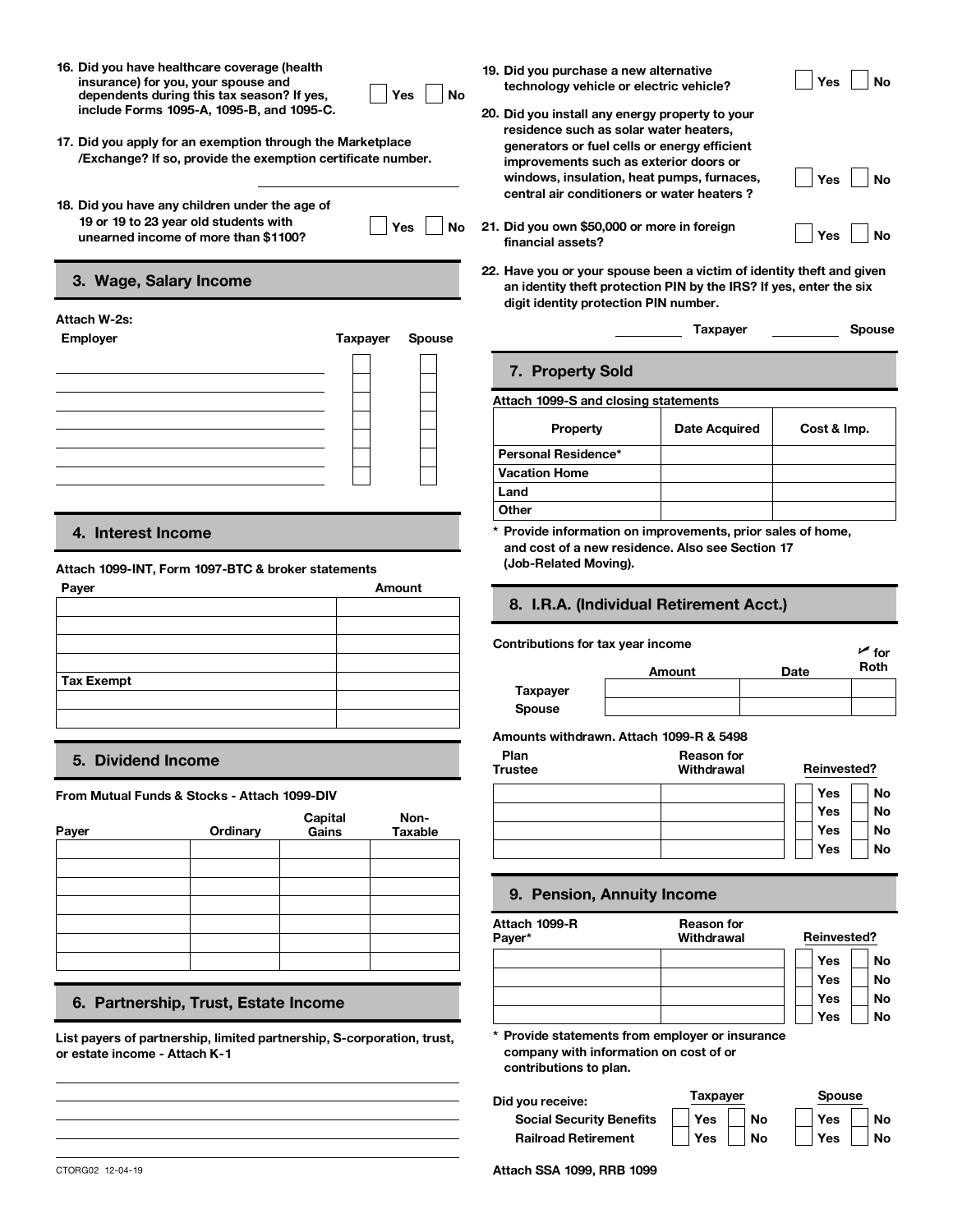## **10. Investments Sold**

## **Stocks, Bonds, Mutual Funds, Gold, Silver, Partnership interest - Attach 1099-B & confirmation slips**

| Investment | <b>Date Acquired/Sold</b> | Cost | <b>Sale Price</b> |
|------------|---------------------------|------|-------------------|
|            |                           |      |                   |
|            |                           |      |                   |
|            |                           |      |                   |
|            |                           |      |                   |
|            |                           |      |                   |

**Medical Insurance Premiums**

 **(paid by you) Prescription Drugs**

### **List All Other Income (including non-taxable)**

| <b>Alimony Received</b>                     |  | home (include ame          |
|---------------------------------------------|--|----------------------------|
| <b>Child Support</b>                        |  | Paid to:                   |
| <b>Scholarship (Grants)</b>                 |  | <b>Name</b>                |
| <b>Unemployment Compensation (repaid)</b>   |  | <b>Address</b>             |
| Prizes, Bonuses, Awards                     |  | <b>Social Sec</b>          |
| Gambling, Lottery (expenses                 |  | <b>Investment Interest</b> |
| <b>Unreported Tips</b>                      |  | Premiums paid or a         |
| Director / Executor's Fee                   |  | mortgage insurano          |
| <b>Commissions</b>                          |  |                            |
| <b>Jury Duty</b>                            |  |                            |
| <b>Worker's Compensation</b>                |  | 15. Casualty               |
| <b>Disability Income</b>                    |  |                            |
| <b>Veteran's Pension</b>                    |  | For property damag         |
| <b>Payments from Prior Installment Sale</b> |  | <b>Location of Propert</b> |
| <b>State Income Tax Refund</b>              |  |                            |
| Other                                       |  | <b>Description of Prop</b> |
| <b>Other</b>                                |  |                            |
|                                             |  |                            |

## **11. Other Income 14. Interest Expense**

| Mortgage interest paid (attach 1098)   |  |
|----------------------------------------|--|
| Interest paid to individual for your   |  |
| home (include amortization schedule)   |  |
| Paid to:                               |  |
| Name                                   |  |
| <b>Address</b>                         |  |
| Social Security No.                    |  |
| Investment Interest                    |  |
| Premiums paid or accrued for qualified |  |
| mortgage insurance                     |  |
|                                        |  |

## **15. Casualty/Theft Loss**

For property damaged by storm, water, fire, accident, or stolen. **Location of Property**

**Description of Property**

|                             |                                | Other | <b>Federally Declared</b><br>Disaster Losses |
|-----------------------------|--------------------------------|-------|----------------------------------------------|
| 12. Medical/Dental Expenses | <b>Amount of Damage</b>        |       |                                              |
|                             | <b>Insurance Reimbursement</b> |       |                                              |
| dical Insurance Premiums    | <b>Repair Costs</b>            |       |                                              |
| aid by you)                 | <b>Federal Grants Received</b> |       |                                              |

| <b>Insulin</b><br>Glasses, Contacts                                                                                                                                                                        | 16. Charitable Contributions                                                                                                                                |       |
|------------------------------------------------------------------------------------------------------------------------------------------------------------------------------------------------------------|-------------------------------------------------------------------------------------------------------------------------------------------------------------|-------|
| <b>Hearing Aids, Batteries</b><br><b>Braces</b><br><b>Medical Equipment, Supplies</b><br><b>Nursing Care</b><br><b>Medical Therapy</b><br>Hospital<br>Doctor/Dental/Orthodontist<br>Mileage (no. of miles) | <b>Church</b><br><b>United Way</b><br><b>Scouts</b><br><b>Telethons</b><br>University, Public TV/Radio<br>Heart, Lung, Cancer, etc.<br><b>Wildlife Fund</b> | Other |
| 13. Taxes Paid                                                                                                                                                                                             | <b>Salvation Army, Goodwill</b><br>Other                                                                                                                    |       |
| Real Property Tax (attach bills)                                                                                                                                                                           | Non-Cash                                                                                                                                                    |       |

**Personal Property Tax**<br> **Other**<br> **Other**<br> **Other**<br> **Other**<br> **Other**<br> **Other**<br> **Other**<br> **Other**<br> **Other**<br> **Other**<br> **Other**<br> **Other**<br> **Deta**<br> **Deta**<br> **Deta**<br> **Deta**<br> **Deta**<br> **Deta**<br> **Deta**<br> **Deta**<br> **Deta**<br> **Deta**<br> **Deta**<br>

\$0.00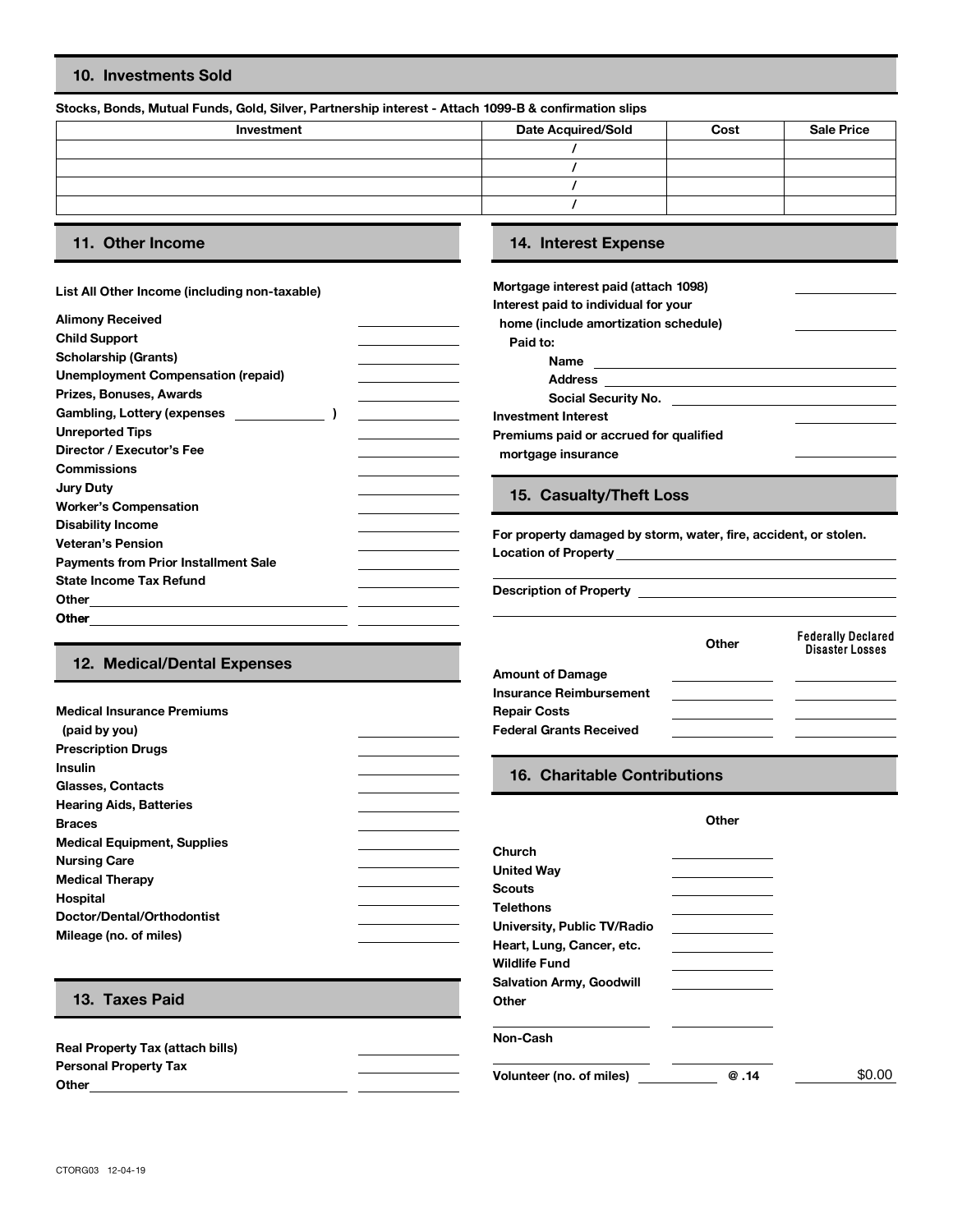## **17. Child & Other Dependent Care Expenses**

| Name of Care Provider | <b>Address</b> | Soc. Sec. No. or<br><b>Employer ID</b> | Amount<br>Paid |
|-----------------------|----------------|----------------------------------------|----------------|
|                       |                |                                        |                |
|                       |                |                                        |                |
|                       |                |                                        |                |

**Also complete this section if you receive dependent care benefits from your employer.**

## **18. Job-Related Moving Expenses 21. Business Mileage**

U **if you are a member of the Armed Forces on active duty and moving due to a permanent change of station due to a military order.**

**Lodging During Move** 

**Data purchase of miles Changeda Travel to New Home (no. of miles)** 

## **19. Employment Related Expenses That You Paid (Not self-employed)**

U **if Armed Forces reservist, a qualified performing artist, a fee-basis state or local government official, or an individual with a disability claiming impairment-related work expenses.**

|                    | Dues - Union, Professional                | Gas, Oil        |
|--------------------|-------------------------------------------|-----------------|
|                    | <b>Books, Subscriptions, Supplies</b>     | <b>Batterie</b> |
| Licenses           |                                           | <b>Repairs</b>  |
|                    | <b>Tools, Equipment, Safety Equipment</b> | Wash            |
|                    | Uniforms (include cleaning)               | <b>Insuran</b>  |
|                    | <b>Sales Expense, Gifts</b>               | <b>Interest</b> |
|                    | Tuition, Books (work related)             | Lease p         |
| Entertainment      |                                           | Garage          |
| Office in home:    |                                           |                 |
|                    |                                           | 22.             |
| Feet               |                                           |                 |
|                    |                                           |                 |
| Rent               |                                           | If you ar       |
| Insurance          |                                           | Airfare,        |
| <b>Utilities</b>   |                                           | Lodging         |
| <b>Maintenance</b> |                                           | Meals (i        |
|                    |                                           | . <del>.</del>  |

## **20. Investment-Related Expenses State use only**

| <b>Tax Preparation Fee</b>     |  |
|--------------------------------|--|
| <b>Safe Deposit Box Rental</b> |  |
| <b>Mutual Fund Fee</b>         |  |
| <b>Investment Counselor</b>    |  |
| Other                          |  |

| $\sim$ 11 you are a member of the Armed Forces on active duty. | Do vou have written records?        | Yes |
|----------------------------------------------------------------|-------------------------------------|-----|
| and moving due to a permanent change of station due to         |                                     |     |
| a militarv order.                                              | Did you sell or trade in a car used |     |
| Date of move                                                   | for business?                       | Yes |

**Move Household Goods If yes, attach a copy of purchase agreement**

| Make/Year Vehicle                     |  |
|---------------------------------------|--|
| Date purchased                        |  |
| Total miles (personal & business)     |  |
| Business miles (not to and from work) |  |
| From first to second job              |  |
| Education (one way, work to school)   |  |
| <b>Job Seeking</b>                    |  |
| <b>Other Business</b>                 |  |
| <b>Round Trip commuting distance</b>  |  |
| Gas, Oil, Lubrication                 |  |
| Batteries, Tires, etc.                |  |
| Repairs                               |  |
| Wash                                  |  |
| Insurance                             |  |
| Interest                              |  |
| Lease payments                        |  |
| Garage Rent                           |  |
|                                       |  |

**Yes**

**No**

**No**

## **22. Business Travel**

If you are not reimbursed for exact amount, give total expenses.

| Airfare, Train, etc.          |  |
|-------------------------------|--|
| Lodging                       |  |
| Meals (no. of days )          |  |
| Taxi, Car Rental              |  |
| Other                         |  |
| <b>Reimbursement Received</b> |  |
|                               |  |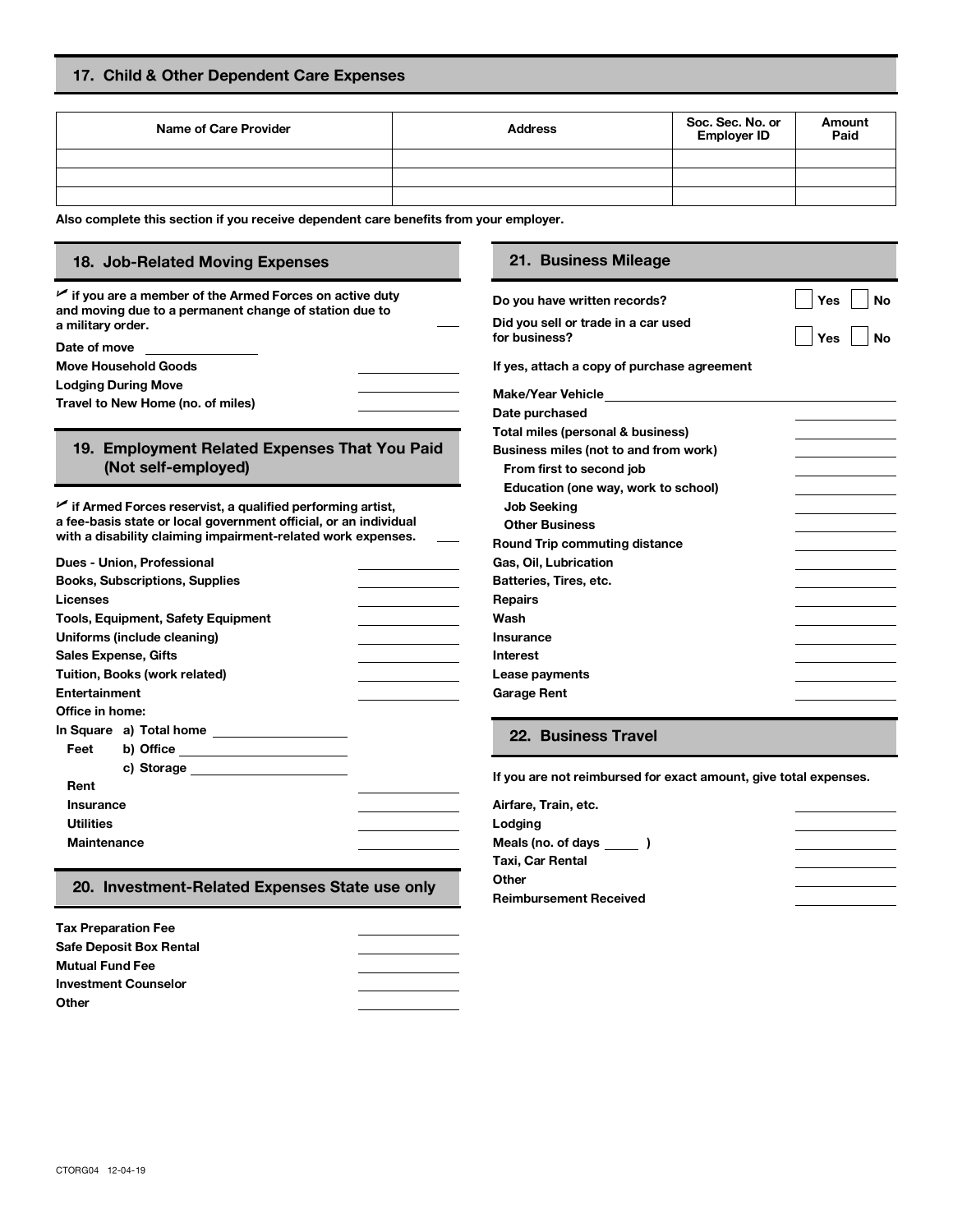## **23. Estimated Tax Paid 24. Other Deductions**

| Due Date | Date Paid | Federal | <b>State</b> | <b>Alimony Paid to</b>                           |
|----------|-----------|---------|--------------|--------------------------------------------------|
|          |           |         |              | <b>Social Security</b><br><b>Student Interes</b> |
|          |           |         |              | Health Savings                                   |
|          |           |         |              | <b>Archer Medical</b>                            |
|          |           |         |              |                                                  |

## **25. Education Expenses**

| <b>Student's Name</b>                                                                                                | <b>Type of Expense</b> | Amount |
|----------------------------------------------------------------------------------------------------------------------|------------------------|--------|
|                                                                                                                      |                        |        |
|                                                                                                                      |                        |        |
| <u> 1986 - Andrea Albert III, politik a postaj de la provincia de la provincia de la provincia de la provincia d</u> |                        |        |
|                                                                                                                      |                        |        |
|                                                                                                                      |                        |        |
|                                                                                                                      |                        |        |
|                                                                                                                      |                        |        |

| Social Security No.                         | s |  |
|---------------------------------------------|---|--|
| <b>Student Interest Paid</b>                |   |  |
| <b>Health Savings Account Contributions</b> |   |  |
| Archer Medical Savings Acct. Contributions  | S |  |

**26. Questions, Comments, & Other Information**

| esidence: |        |
|-----------|--------|
| .<br>own  | County |
|           |        |

## **Residence:**



## **27. Direct Deposit of Refund / or Savings Bond Purchases**

## **Would you like to have your refund(s) directly deposited into your account? Would you like to have your refund(s) directly deposited into your account?**

*(The IRS will allow you to deposit your federal tax refund into up to three different accounts. If so, please provide the following information.)* 

| .                                                                                                                       |                                                                                                                         |
|-------------------------------------------------------------------------------------------------------------------------|-------------------------------------------------------------------------------------------------------------------------|
| Owner of account                                                                                                        | Spouse<br><b>Taxpayer</b><br>Joint                                                                                      |
| Type of account<br><b>Traditional Savings</b><br><b>Checking</b><br><b>Archer MSA Savings</b><br><b>Treasury Direct</b> | <b>Traditional IRA</b><br><b>Roth IRA</b><br><b>Coverdell Education Savings</b><br><b>HSA Savings</b><br><b>SEP IRA</b> |
| Name of financial institution                                                                                           |                                                                                                                         |
| <b>Financial Institution Routing Transit Number (if known)</b>                                                          |                                                                                                                         |
| Your account number                                                                                                     |                                                                                                                         |
| <b>ACCOUNT 2</b>                                                                                                        |                                                                                                                         |
| Owner of account                                                                                                        | Spouse<br><b>Joint</b><br><b>Taxpayer</b>                                                                               |
| Type of account<br><b>Traditional Savings</b><br>Checking<br><b>Treasury Direct</b><br><b>Archer MSA Savings</b>        | <b>Traditional IRA</b><br><b>Roth IRA</b><br><b>SEP IRA</b><br><b>HSA Savings</b><br><b>Coverdell Education Savings</b> |
| Name of financial institution                                                                                           |                                                                                                                         |
| Financial Institution Routing Transit Number (if known)                                                                 |                                                                                                                         |
| Your account number                                                                                                     |                                                                                                                         |

**ACCOUNT 1**